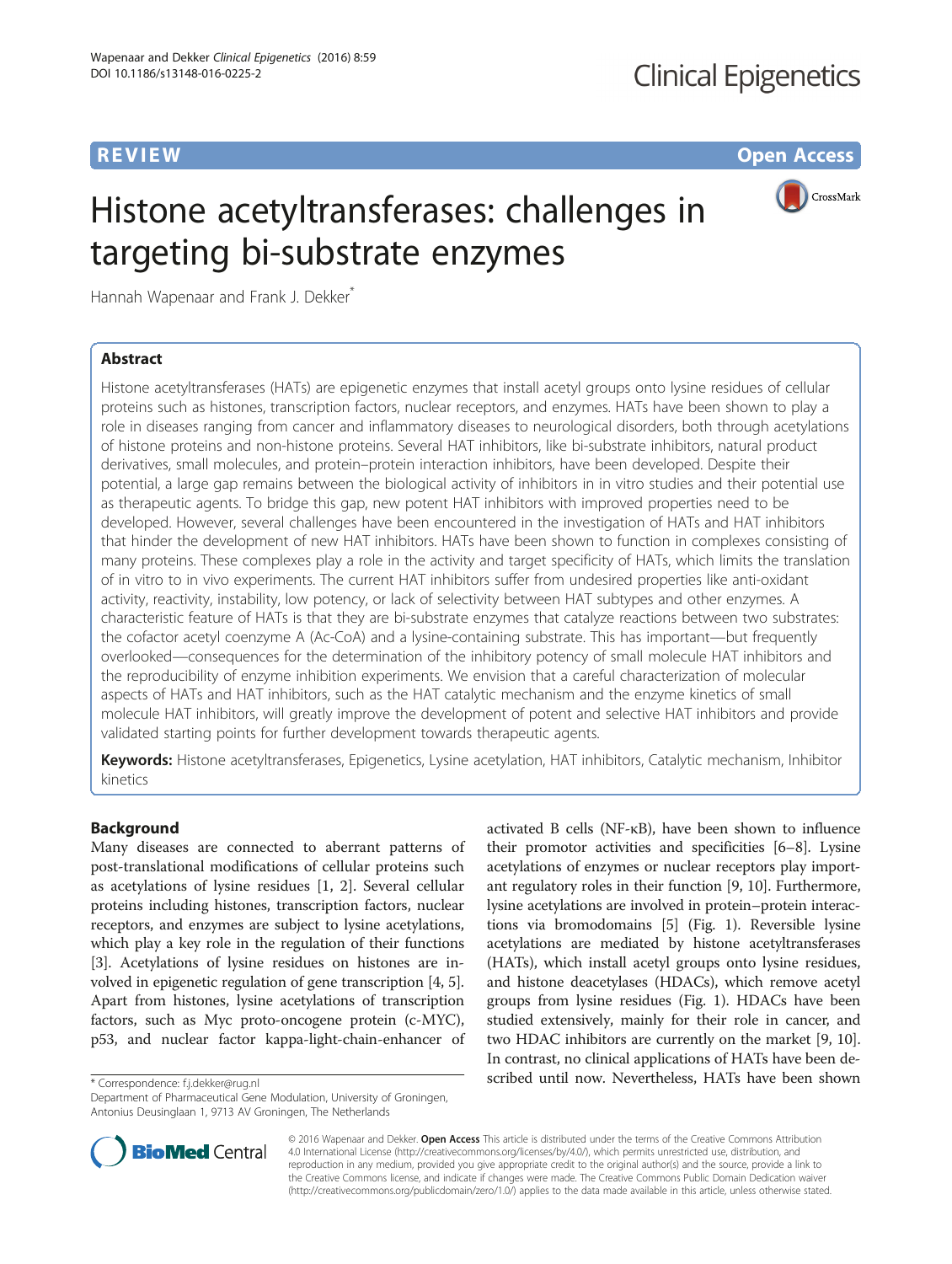<span id="page-1-0"></span>

to play a role in diseases ranging from cancer and inflammatory diseases to neurological disorders [\[11](#page-9-0)–[13](#page-9-0)].

In cancer, HATs have been shown to suppress as well as to stimulate tumor growth and disease progression. Acetylation of histones can lead to a less condensed DNA and therefore more gene transcription [\[5](#page-8-0)]. If these genes are (proto-)oncogenes, hyperacetylation might aid in cancer progression, whereas less acetylation might protect against disease. Indeed, histone hyperacetylation was found in hepatocellular carcinoma, and acetylation of a specific lysine on histone H3 (H3K18) was correlated with prostate cancer recurrence [\[14](#page-9-0), [15](#page-9-0)]. Lower levels of H3K18 were shown to be advantageous for glioma patients [[16](#page-9-0)]. However, when investigating the HATs themselves, they were found to have opposite effects, even within the same type of cancer. For example, the KAT3B HAT gene was suggested to function as tumor suppressor gene in colorectal cancer [\[17](#page-9-0)], but high levels of KAT3B mRNA were correlated with progression of the disease [[18\]](#page-9-0). Also in non-histone acetylation, HATs seem to exert counteracting effects. The HATs KAT2A, 2B, and 5 acetylate the oncogene c-MYC leading to increased stability of the c-MYC protein, which may lead to cancer progression [[6](#page-8-0)]. In contrast, KAT2B also acetylates the tumor suppressor protein p53 and activates its transcriptional activity, suggesting a protective function for KAT2B [\[19\]](#page-9-0). The exact role of HATs in cancer and the regulatory factors influencing HATs are therefore still under investigation.

Histone acetylation and HAT activity are involved in inflammatory diseases. The HATs KAT3A and KAT3B were shown to activate the expression of proinflammatory interleukins like IL-5, IL-8, and IL-4 [\[20](#page-9-0)– [22](#page-9-0)]. HATs also function as cofactors of NF-κB and activate its transcriptional activity [\[23, 24\]](#page-9-0). NF-κB itself is acetylated by HATs on various positions, which influences promotor activity and specificity [\[8](#page-8-0)]. In diabetic type-2 patients, inflammatory processes can increase insulin resistance. NF-κB was shown to be recruited to gene promotors under diabetic conditions, and an increase of histone acetylation was observed in monocytes of diabetic patients [[25](#page-9-0)]. An increase in the activity of HATs was observed in blood monocytes of patients with asthma [[26](#page-9-0)]. In pulmonary fibrosis, it was shown that inhibiting the KAT3A/β-catenin interaction attenuated and even reversed disease by influencing the Wnt signaling pathway [[27](#page-9-0)]. HATs have been shown to activate inflammatory signaling and may therefore be promising targets for treatment of inflammatory diseases. On the other hand, however, a study on KAT2B showed that this HAT was essential for inflammation-induced post-ischemic arteriogenesis, suggesting that activation of KAT2B can aid in recovery after ischemic events such as stroke or myocardial infarction [[28](#page-9-0)].

Genetic mutations or deletions of HAT genes have severe consequences for neuronal development and function [\[13\]](#page-9-0). A mutation in the KAT3A and KAT3B genes causes the Rubinstein–Taybi syndrome. This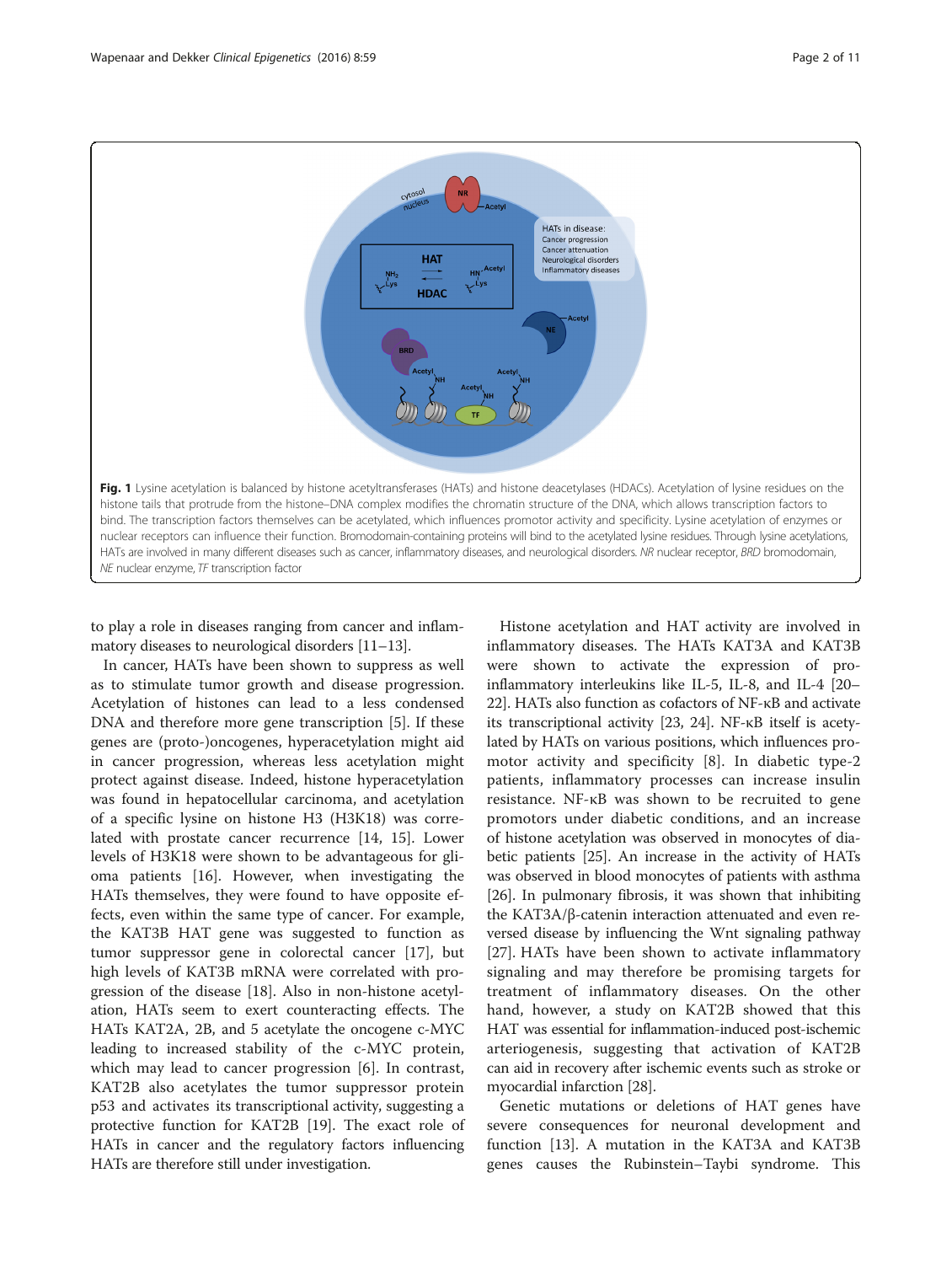disease is characterized by growth impairment, mental retardation, and typical morphologies like broad thumbs and halluces and distinct facial features [[29](#page-9-0)]. Therefore, it is suggested that HATs play a role in the maturation of neurons in embryonic development, memory, learning, and even skeleton formation.

Most research on HATs and their role in diseases depends on genetically modified mice and cellular studies. These methods, however, have limitations. Knock-out mice, for example, need to be viable to be studied, and knock-out of many HAT genes is incompatible with life [[30](#page-9-0)–[32](#page-9-0)]. Immortalized cell lines may behave very differently from the diseased or healthy situation, and little information on the molecular level can be derived from these models. Therefore, drug discovery projects have been initiated to identify small molecule inhibitors of HAT activity that can be used for the development of research tools to study their functions as well as the exploration of their potential as targets for therapeutic interventions [\[33, 34](#page-9-0)]. Despite their potential, the development of small molecule inhibitors for HATs proved to be challenging and a large gap remains between the biological activity of inhibitors in in vitro studies and their use as therapeutic agents. To bridge this gap, new potent HAT inhibitors with improved properties need to be developed. However, several challenges have been encountered in the investigation of HATs and HAT inhibitors that hinder the development of new HAT inhibitors. In this review, we will discuss these challenges and we propose that careful investigation of the molecular aspects of HAT function and inhibition will give a solid starting point for the development of new potent and selective HAT inhibitors with therapeutic potential.

# The HAT enzymes—challenges in substrate specificity

The human HATs are classified as lysine (K) acetyltransferases (KATs). It should be noted that alternative nomenclature, as indicated in Table 1, is frequently used as well. Type B HATs (KAT1, HAT4) are cytoplasmic enzymes—they modify free histones in the cytoplasm just after their synthesis, upon which they are transported to the nucleus and integrated in newly synthesized DNA [[35](#page-9-0)]. Type A HATs are (mainly) nuclear enzymes. They are responsible for acetylations of histones and nonhistone proteins in the nucleus. Based on their sequence homology, most nuclear HATs can be assigned to families. The GNAT (Gcn5-related N-acetyltransferases) family consists of KAT2A and KAT2B. The MYST family (after the members MOZ, YBF2/SAS3, SAS2, and TIP60) is the largest family and consists of KAT5, 6A and 6B, 7, and 8. The p300/CBP family consists of KAT3A and 3B. Other HATs are the transcriptional co-activators, such as KAT4 and KAT12, and steroid receptor co-activators,

Table 1 Histone acetyltransferases: families, subtypes, and alternative nomenclature frequently used

| Family                         | Subtype | Other names frequently used |
|--------------------------------|---------|-----------------------------|
| Cytoplasmic                    | KAT1    | HAT1                        |
|                                | HAT4    | <b>NAA60</b>                |
| <b>GNAT</b>                    | KAT2A   | Gcn5                        |
|                                | KAT2B   | <b>PCAF</b>                 |
| <b>MYST</b>                    | KAT5    | <b>TIP60</b>                |
|                                | KAT6A   | MOZ, MYST3                  |
|                                | KAT6B   | MORF, MYST4                 |
|                                | KAT7    | HBO1, MYST2                 |
|                                | KAT8    | MOF, MYST1                  |
| p300/CBP                       | KAT3B   | p300                        |
|                                | KAT3A   | CBP                         |
| Transcription co-activators    | KAT4    | TAF1, TBP                   |
|                                | KAT12   | TIFIIIC90                   |
| Steroid receptor co-activators | KAT13A  | SRC1                        |
|                                | KAT13B  | SCR3, AIB1, ACTR            |
|                                | KAT13C  | p600                        |
|                                | KAT13D  | <b>CLOCK</b>                |

such as KAT13A-D, that possess acetyltransferase activity next to their other functions.

The HAT isoenzymes have various substrate specificities for histone or non-histone proteins. For example, the HATs KAT3A and 3B acetylate all four histone subtypes (histone H2A, H2B, H3, and H4), but KAT6A acetylates only histone H3 [[36, 37](#page-9-0)] and KAT8 acetylates specifically lysine 16 on histone H4 (H4K16) [\[38](#page-9-0)]. This substrate specificity is modulated by the incorporation of HATs in large multi-subunit protein complexes [\[39](#page-9-0)]. For example, KAT8 operates through two evolutionary conserved protein complexes, the MSL-1 complex, and the MSL1v1 complex. The acetylation activity of these two protein complexes on histone H4 is identical, but acetylation of the non-histone target p53 differs dramatically [\[40](#page-9-0)]. It was also shown that recombinant KAT8, free of interactions with proteins from either complex, acetylated H2A and H3 as well as H4, in contrast to the specificity of the KAT8 protein complexes for H4K16 [[41\]](#page-9-0). Also in the case of KAT2A, incorporation into its SAGA and Ada complexes influences the specificity and the catalytic activity towards its histone targets as well as its non-histone targets [[42](#page-9-0)]. The influence of the HAT protein complexes on acetyltransferase activity and substrate specificity is one of the challenges that need to be addressed in the development of small molecule HAT inhibitors, considering that the activities of recombinant HAT enzymes may not reflect their in vivo activity. This may limit the translation from in vitro assays to in vivo disease models.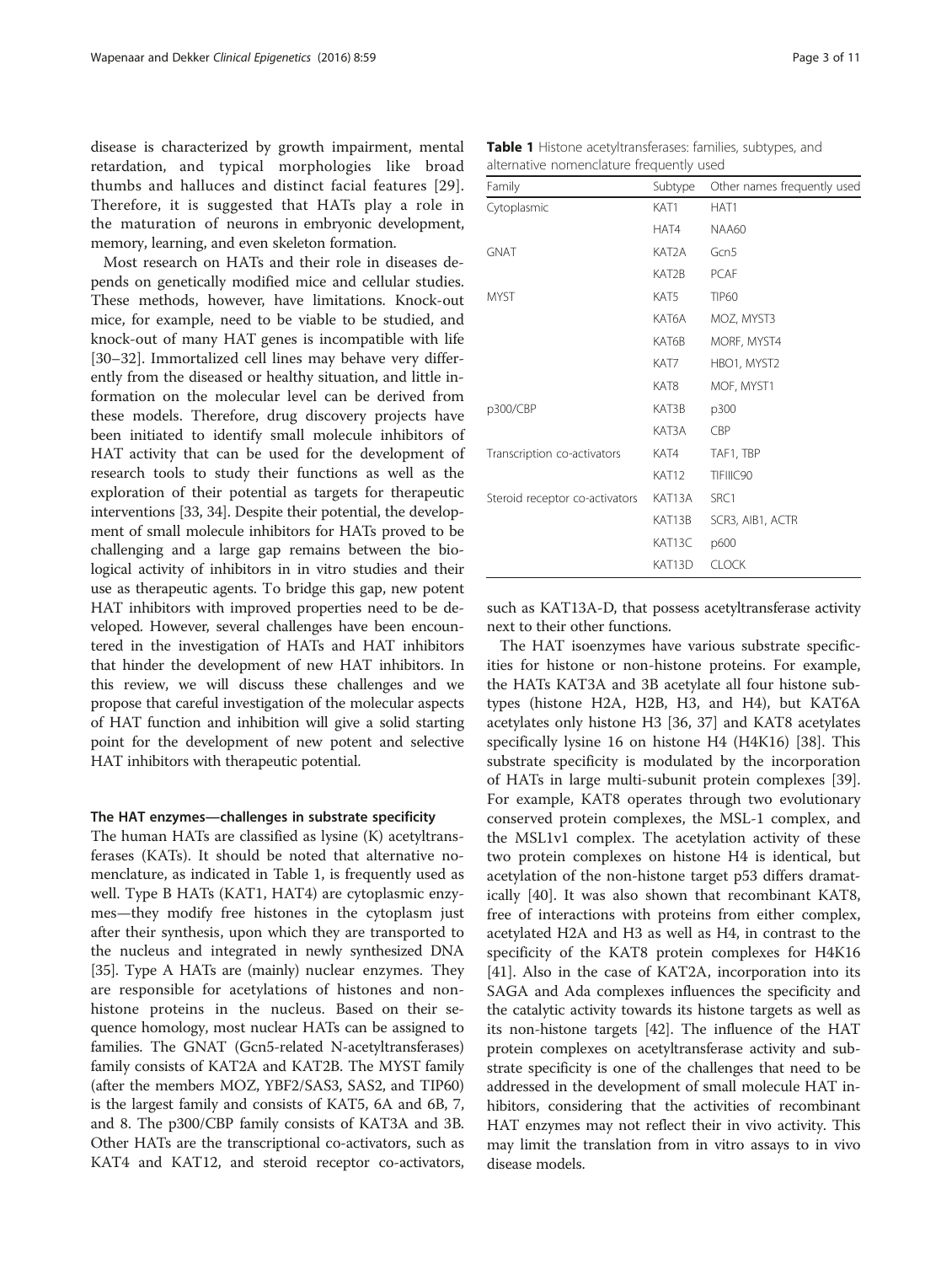# <span id="page-3-0"></span>HAT inhibitors—challenges in molecular properties

Parallel to functional studies on HATs, research has aimed at developing small molecule inhibitors as research tools or as potential therapeutic agents. Different approaches such as construction of HAT substrate mimics, research on natural products, and high throughput and virtual screening have been used to identify HAT inhibitors.

One class of inhibitors is the bi-substrate inhibitors. These inhibitors mimic the two HAT substrates: the cofactor acetyl coenzyme A (Ac-CoA) and a peptide resembling the lysine substrate, connected via a linker (Fig. 2). Bisubstrate inhibitors have been made for KAT2B, KAT3B, KAT5, and the yeast KAT5 homologue ESA1 [[43, 44](#page-9-0)] and are very selective. They have been used as dead-end inhibitors that mimic the natural substrate but

cannot be converted by the enzyme in kinetic studies [[45](#page-9-0)]. However, due to their peptidic nature and their size, bisubstrate inhibitors suffer from poor metabolic stability and a lack of cell permeability, which limits their applications in cellular systems.

Several small molecule HAT inhibitors have been derived from natural products. Among others, garcinol, curcumin, and anacardic acid (Fig. 2) have shown to be HAT inhibitors [\[46](#page-9-0)–[48\]](#page-9-0). However, these natural products and close derivatives are not selective between HATs and often have many other targets [\[49, 50\]](#page-9-0). Many natural product HAT inhibitors contain phenolic structures, which are prone to oxidation. As a result, it is often hard to determine whether the observed effects in advanced disease models are due to inhibition of HAT activity or due to anti-oxidant properties.



Fig. 2 The current HAT inhibitors and activators. Bi-substrate inhibitors mimic the two HAT substrates: Ac-CoA, connected via a linker to a peptide resembling the lysine substrate. Garcinol, curcumin, and anacardic acid are natural product HAT inhibitors. Small molecule inhibitors C646 and thiazinesulfonamide were discovered from a virtual screening. A high throughput screening yielded isothiazolone derivatives. A pentamidine derivative, TH1834, and a benzylidene barbituric acid derivative were developed using a structure-based design. ICG-001 is a protein–protein interaction inhibitor and inhibits the interaction between KAT3A and β-catenin. HAT bromodomain inhibitors have been developed for KAT3A and KAT2B, including the natural product ischemin, a set of cyclic peptides and small molecule N1-aryl-propane-1,3-diamine derivatives. CTPB, TTK21, and SPV106 are salicylic acid-derived HAT activators. CTBP activates KAT3B, TTK21 activates both KAT3B and KAT3A, and SPV106 interestingly is a KAT2B activator and KAT3A/3B inhibitor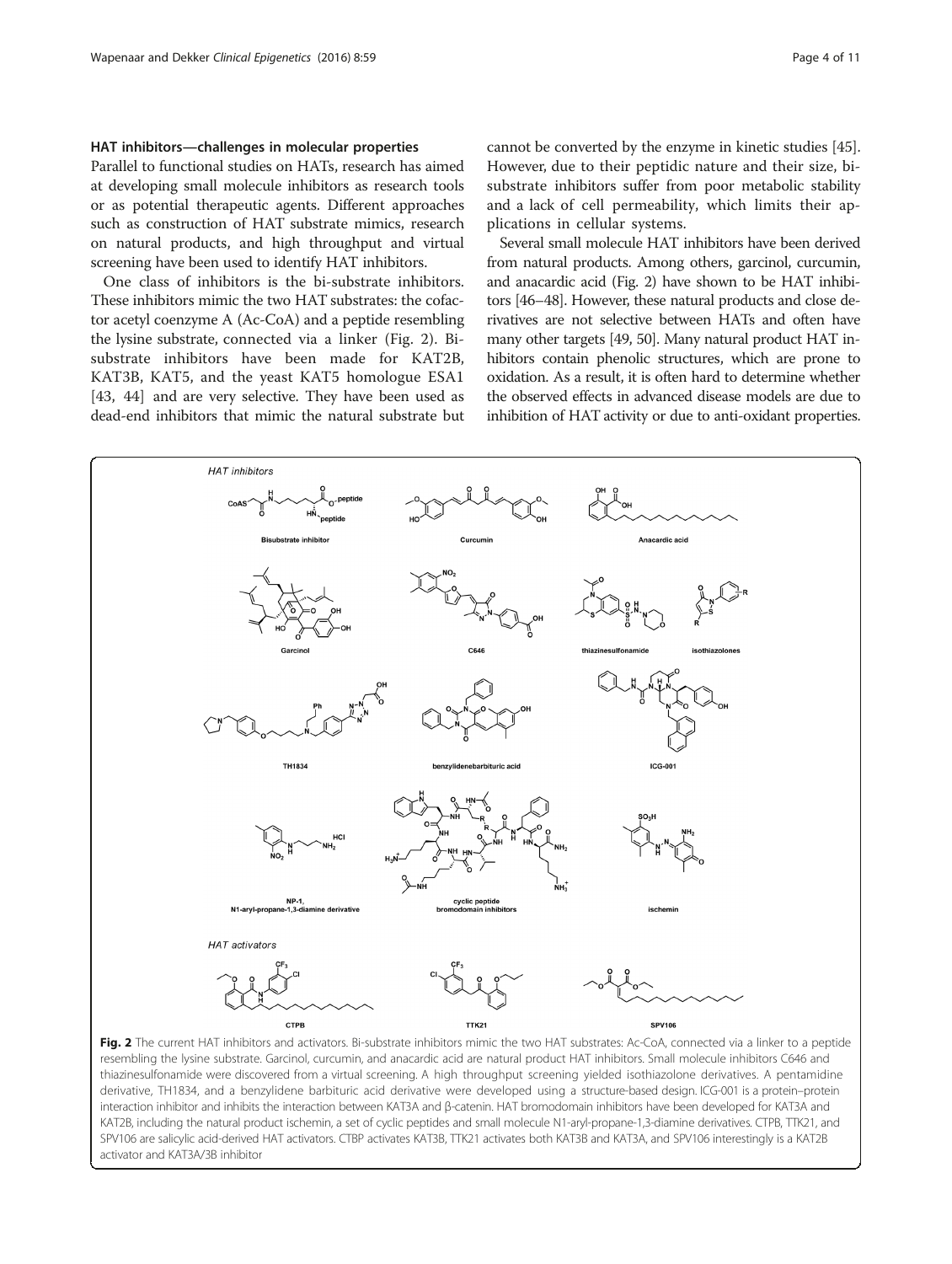<span id="page-4-0"></span>For other natural products such as anacardic acid, their lipophilic and amphiphilic character is a limiting factor for further exploration and optimization. Nevertheless, promising cellular effects have been observed for this type of HAT inhibitors. The natural product HAT inhibitors garcinol and anacardic acid have been shown to sensitize cancer cells to irradiation [\[51, 52](#page-9-0)]. Garcinol suppressed proliferation of breast cancer cells and inhibited colon carcinogenesis in mice [\[53](#page-9-0), [54](#page-9-0)]. Curcumin is indeed a HAT inhibitor, but its biological effect cannot be solely appointed to HAT inhibition. Curcumin is an anti-oxidant and additionally contains a Michael acceptor that can react with nucleophiles present in cells, like thiols or anions of alcohols [\[55](#page-9-0)]. It can, therefore, influence many processes in the cell, unrelated to HAT inhibitory activity. Nevertheless, curcumin is currently in clinical trials for many applications as a therapeutic agent, combination therapy, or dietary supplement (Table 2), although it must be noted that measurements on HATs or their activities are not included in the outcome parameters of these trials. Recently, promising results have been obtained with a structure-based design to improve natural product HAT inhibitors. Modification of the structure of pentamidine lead to the inhibitor TH1834, and a benzylidene barbituric acid derivative with improved selectivity and cell permeability was developed from garcinol [[56](#page-10-0), [57\]](#page-10-0). Thus, although natural products may suffer from undesired properties, they form excellent starting points for further development of HAT inhibitors (Fig. [2](#page-3-0)).

Other methods like virtual or high throughput screening have yielded small molecule HAT inhibitors with diverse structures (Fig. [2\)](#page-3-0). In high throughput screening, large numbers compounds are tested in an enzyme inhibition assays. Originating as hits from a high throughput screenings, isothiazolones have been developed as inhibitors for various subtypes of HATs and proved to inhibit proliferation in cancer cell lines [[58](#page-10-0)–[60](#page-10-0)]. However, most of these isothiazolones are highly reactive towards thiolates, which limits their applicability in biological systems [[61\]](#page-10-0). In virtual screening methods, the crystal structure or homology model of the target protein is used to computationally screen virtual databases of compounds for potential binding. The KAT3B HAT inhibitor 4 acetyl-2-methyl-N-morpholino-3,4-dihydro-2H-ben-

zo[b][1, 4]thiazine-7-sulfonamide (Fig. [2](#page-3-0), thiazinesulfonamide) was discovered using virtual screening on KAT3B [[62\]](#page-10-0). The inhibitor C646 has been discovered using the same method and is currently the most potent and selective small molecule KAT3B HAT inhibitor [[63](#page-10-0)].

Table 2 HAT inhibitors and activators, their target histone acetyltransferases, and proposed target pathologies

|                                                                     | <b>HATs</b>         | Proposed target pathologies                                                                              | References               |
|---------------------------------------------------------------------|---------------------|----------------------------------------------------------------------------------------------------------|--------------------------|
| <b>HAT</b> inhibitors                                               |                     |                                                                                                          |                          |
| Bi-substrate inhibitors                                             | Various             |                                                                                                          | $[43 - 45]$              |
| Garcinol                                                            | KAT3B               | Breast cancer, colon carcinoma                                                                           | $[48, 52 - 54]$          |
| Curcumin                                                            | KAT3B               | Cancer, inflammation, neurological disorders, cardiovascular<br>disease, metabolic diseases <sup>a</sup> | [47], clinicaltrials.gov |
| Anacardic acid                                                      | Non-selective       | Sensitizing cancer cells to irradiation                                                                  | [46, 51]                 |
| TH1834                                                              | KAT5                | Breast cancer                                                                                            | $[56]$                   |
| Benzylidene barbituric acid                                         | KAT3B               | Cell cycle arrest, increase in hypodiploid nuclei                                                        | [57]                     |
| Isothiazolones                                                      | various             | Inhibition of cancer cell proliferation                                                                  | $[58 - 61]$              |
| Thiazinesulfonamide                                                 | KAT3B               | $\overline{\phantom{m}}$                                                                                 | [62]                     |
| C646                                                                | KAT3B               | Prostate cancer, melanoma, leukemia, peritoneal fibrosis                                                 | $[63 - 68]$              |
| $ICG-001$                                                           | KAT3A/ß-<br>catenin | Investigation of the KAT3A/β-catenin interaction in survivin<br>gene transcription, colon carcinoma      | [70, 71]                 |
| Ischemin (bromodomain inhibitor)                                    | KAT3A and 3B        | KAT2A and 2B, Myocardial ischemia                                                                        | $[73]$                   |
| Cyclic peptide bromodomain inhibitors                               |                     | Inhibitors of the tumor suppressor protein p53                                                           | [74]                     |
| N1-aryl-propane-1,3-diamine derivatives<br>(bromodomain inhibitors) |                     | $HIV-1$                                                                                                  | $[75]$                   |
| <b>HAT</b> activators                                               |                     |                                                                                                          |                          |
| <b>CTPB</b>                                                         | KAT3B               |                                                                                                          | [46]                     |
| TTK <sub>21</sub>                                                   |                     | KAT3A and 3B Neurogenesis and long-term memory, brain disease                                            | $[76]$                   |
| Pentadecylidenemalonate                                             | KAT <sub>2</sub> B  | Conditioned fear, wound repair, cardiovascular disease,<br>diabetes                                      | $[77]$                   |

<sup>a</sup>Curcumin is currently in clinical trials for many applications as a therapeutic agent, combination therapy, or dietary supplement, although measurements on HATs or their activities were not included in the outcome parameters of these trials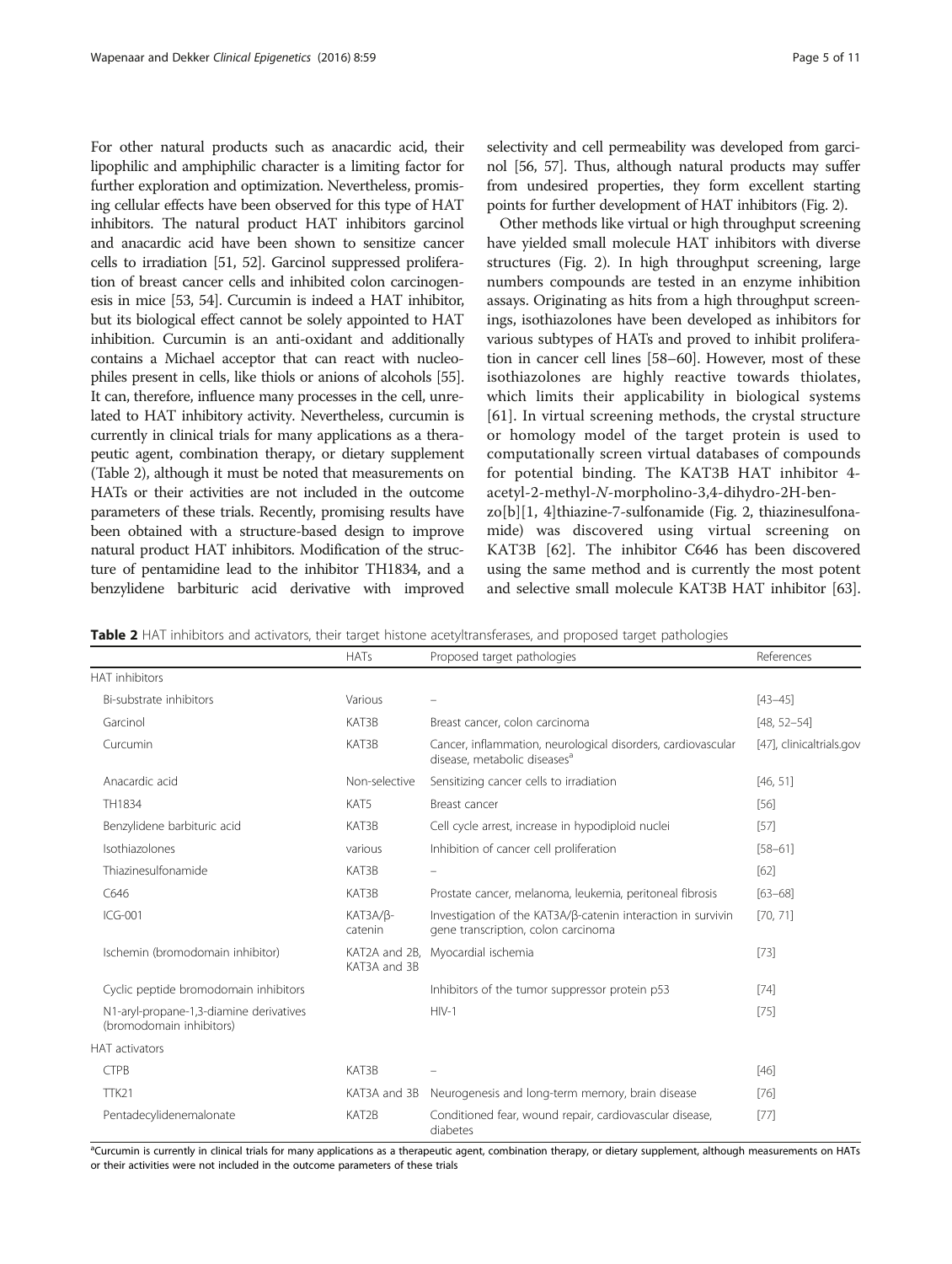Since its discovery in 2010, this inhibitor has been shown to be active in different cellular models of cancer. Among others, it inhibited proliferation of prostate cancer and melanoma cells, induced cell cycle arrest in leukemia cells, and sensitized lung cancer cells to irradiation [\[64](#page-10-0)–[67](#page-10-0)]. Also for other implications, as peritoneal fibrosis, this inhibitor recently showed promising results [\[68\]](#page-10-0). This shows that screening methods are valuable for the discovery of HAT inhibitors with novel structures and are expected to yield more inhibitors in the near future.

Another way of inhibiting HAT function, in contrast to inhibiting the acetyltransferase activity, is to target protein–protein interactions between HATs and their interaction partners. HATs interact with many proteins and influence their function, in some cases independent of their acetyltransferase activity. KAT3A, for example, was shown to activate β-catenin, a transcription factor involved in inflammatory signal transduction, independent of its acetyltransferase activity [\[69](#page-10-0)]. The inhibitor ICG-001 (Fig. [2\)](#page-3-0) inhibits the interaction between KAT3A and β-catenin, and the inhibition was shown to be selective over the interaction between KAT3B and β-catenin [[70](#page-10-0)]. Studies with this inhibitor revealed a different role for the KAT3A/β-catenin than for the KAT3B/β-catenin interaction in survivin gene transcription [[71\]](#page-10-0). Therefore, protein–protein interaction inhibitors can be used to selectively explore the functions of HATs that are not mediated by the enzymatic acetyltransferase activity. These studies additionally revealed anti-cancer activity in colon carcinoma models for this inhibitor, showing that inhibition of the KAT3A/β-catenin interaction has therapeutic potential.

Several HATs (KAT2A and 2B, KAT3A and 3B) contain a bromodomain, which can bind specifically to acetylated lysine residues. Bromodomain inhibitors target this interaction by preventing the binding of the acetylated lysine to the bromodomain [[72](#page-10-0)]. HAT bromodomain inhibitors have been developed for KAT3A and KAT2B, including the natural product ischemin, a set of cyclic peptides and small molecule N1-aryl-propane-1,3-diamine derivatives [[73](#page-10-0)–[75\]](#page-10-0) (Fig. [2](#page-3-0)). In contrast to the aforementioned inhibitors, these inhibitors do not seem to have potential as anti-cancer agents. The cyclic peptides were developed as inhibitors of the tumor suppressor protein p53, having opposite function as anti-cancer agents [[74\]](#page-10-0). Ischemin inhibited apoptosis in cardiomyocytes, showing potential as therapeutic in myocardial ischemia and [[73](#page-10-0)] the small molecule N1-aryl-propane-1,3-diamine derivatives showed an inhibitory effect on HIV-1 replication, opening possibilities as anti-viral agents [\[75\]](#page-10-0). This shows that HAT inhibitors have more potential than anti-cancer agents alone and can possibly be used as therapeutics for many more indications.

A small number of positive modulators or activators of HATs have been described (Fig. [2\)](#page-3-0). The KAT3B selective activator N-(4-chloro-3-trifluoromethyl-phenyl)- 2-ethoxy-6-pentadecyl-benzamide (CTPB) was derived from the natural product HAT inhibitor anacardic acid and was shown to activate gene transcription [\[46](#page-9-0)]. The activator TTK21 was also based on a salicylic acid structure but was shown to activate both KAT3A and 3B. This activator improved memory duration in mice and was suggested to have opportunities for application in brain disease [[76](#page-10-0)]. Another anacardic acid-based KAT2B activator is the pentadecylidenemalonate SPV106. Interestingly, this compound activates KAT2B but was shown to inhibit KAT3A and 3B [[77\]](#page-10-0). This HAT modulator has been shown to have a positive effect in models of cardiovascular disease, diabetes, wound repair, and the extinction of conditioned fear [\[78](#page-10-0)–[82](#page-10-0)]. These examples show that both for inhibitors and activators or mixed activator/inhibitors of HATs, there may be future clinical applications (Table [2\)](#page-4-0).

# Catalytic mechanism—challenges in substrate conversion

HATs catalyze the acetylation of lysine residues using the cofactor Ac-CoA as an acetyl donor. HATs are therefore bi-substrate enzymes, i.e., they bind and convert two substrates in the process of catalysis. Although all HATs acetylate lysine residues and use Ac-CoA as a cofactor, the mechanism of catalysis differs. In theory, there are three standard catalytic mechanisms for bi-substrate enzymes: (i) a random-order ternary complex mechanism, (ii) a compulsory-order ternary complex mechanism, or (iii) a ping-pong mechanism. In a random-order ternary complex mechanism, either substrate can bind first to the enzyme, in a random order. The acetyl group is directly transferred from Ac-CoA to the lysine residue upon formation of the ternary complex by binding of the second substrate. In a compulsory-order ternary complex mechanism, a ternary complex is formed, but one of the substrates has to bind first before the other substrates can bind. In both mechanisms, catalysis depends on the presence of a general base, such as glutamic acid, which facilitates the nucleophilic attack on the Ac-CoA thioester by deprotonating the lysine residue. In a ping-pong mechanism, Ac-CoA binds first and the acetyl group is transferred to an amino acid in the catalytic site of the enzyme. CoA leaves the enzyme and subsequently the substrate binds, to which the acetyl group is transferred. This mechanism requires, next to a general base, an amino acid in the catalytic site of the enzyme suitable for accepting the acetyl group, which is commonly a cysteine [[83\]](#page-10-0). Knowledge on the catalytic mechanism plays an important role in the characterization and development of small molecule enzyme inhibitors. This has for example been shown for the well-known NAD<sup>+</sup> dependent liver alcohol dehydrogenase, which operates via a compulsory-order ternary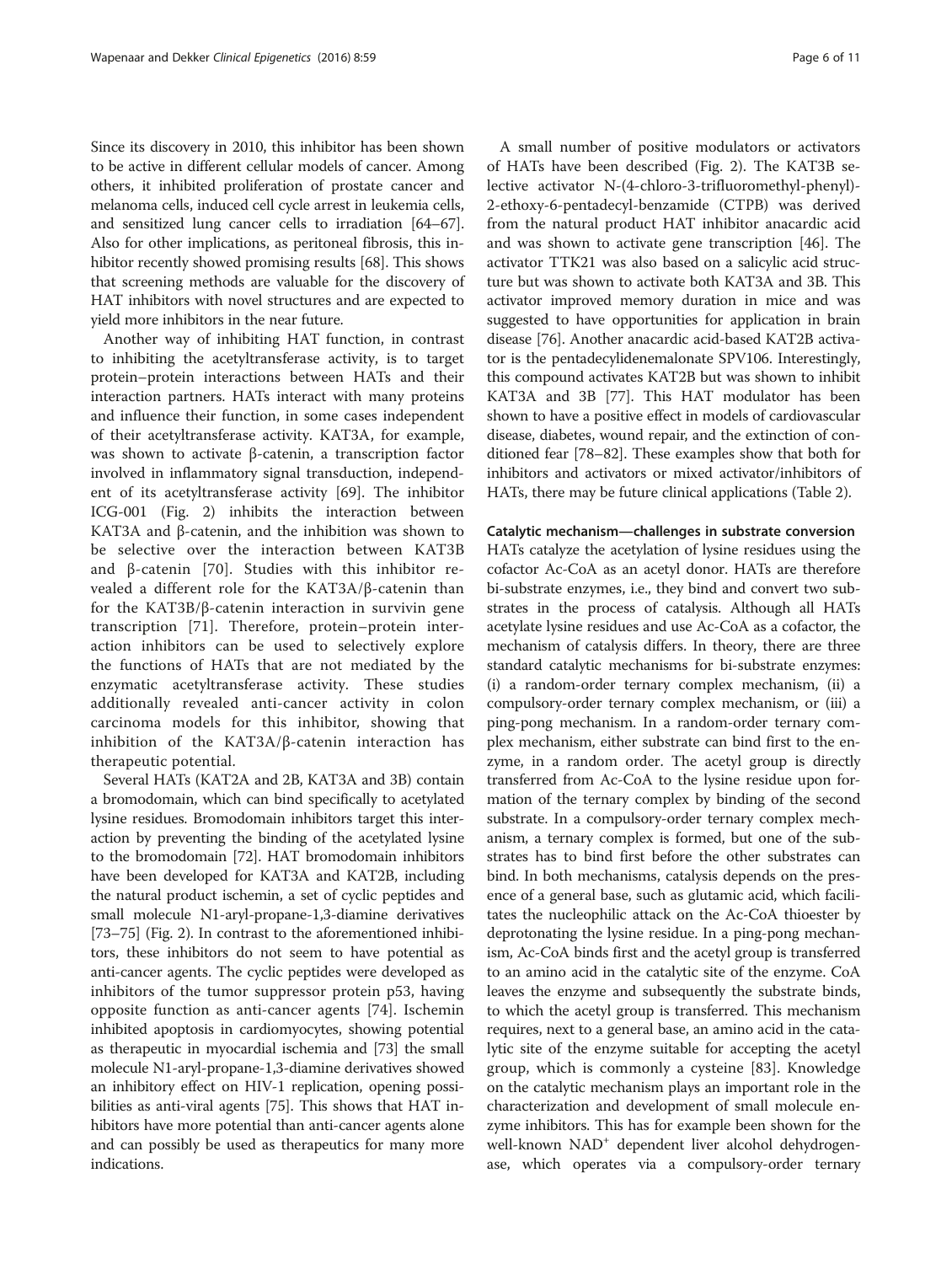complex mechanism, where  $NAD^+$  must bind first [[84](#page-10-0), [85](#page-10-0)]. The development of inhibitors was greatly aided by knowledge on the catalytic mechanism of the alcohol dehyrogenase. Also, in the case of HATs, definition of the catalytic mechanisms is highly important.

There is evidence that the GNAT family HATs catalyze lysine acetylation by a ternary complex mechanism. These enzymes contain a conserved glutamic acid (KAT2A: Glu-173; KAT2B: Glu-570) in the active site, which can serve as general base that deprotonates the positively charged lysine to allow nucleophilic attack on the Ac-CoA thioester [[86\]](#page-10-0). This mechanism is supported by a kinetic study on KAT2B using two-substrate kinetic analysis and a dead-end inhibitor that mimics CoA, but cannot be converted by the enzyme. The study showed that this enzyme follows a compulsory-order ternary complex mechanism in which Ac-CoA binds first to the enzyme followed by the histone substrate [[87\]](#page-10-0). Therefore, the current consensus is that the GNAT family HATs catalyze lysine acetylation through a compulsoryorder ternary complex mechanism.

For MYST family proteins, studies have described different catalytic mechanisms. For the MYST family HAT KAT8, a kinetic study on the recombinant catalytic domain, showed a pattern consistent with a ping-pong mechanism in which the acetyl moiety is transferred onto a residue in the active site of the enzyme. The subsequent binding of Ac-CoA and the histone peptide was confirmed by calorimetric binding measurements [\[88](#page-10-0)]. KAT8 contains the conserved glutamic acid, Glu-177, which can act as a general base as well as a cysteine in the catalytic site, Cys143, which is capable of accepting the acetyl moiety in case of a ping-pong mechanism [PDB: 3TOA [[89\]](#page-10-0)]. In a study with the catalytic domain of ESA1, a MYST family HAT from yeast that shows close homology to human KAT5 and KAT8, it was shown that cysteine 304 (Cys-304) and glutamic acid 338 (Glu-338) are both essential for enzyme activity. Glu-338 was shown to function as a general base, as in GNAT family HATs [[90](#page-10-0)]. A crystal structure of truncated ESA1 co-crystallized with Ac-CoA showed that the acetyl moiety of Ac-CoA had transferred from the cofactor to Cys-304, supporting a ping-pong mechanism [[91\]](#page-10-0). However, this was countered by a study showing that mutation of Cys-304, in contrast to the aforementioned study, did not impair the activity of the enzyme and kinetic studies showed a pattern indicating catalysis via a ternary complex mechanism [[92\]](#page-10-0). In this study, not the catalytic HAT domain, but full-length ESA1 was used and it was combined with two other proteins forming the piccolo NuA4 complex, which is naturally occurring in yeast. This shows that the catalytic mechanism of ESA1 was influenced by the interaction with other proteins. Therefore, just as the substrate specificity and

acetyltransferase activity of HATs is influenced by the incorporation into HAT protein complexes, these complexes may influence the catalytic mechanism as well.

As for MYST family enzymes, the catalytic mechanism for the p300/CBP family depends on the experimental methods applied in the respective study. Based on kinetic measurements with the recombinant full-length enzyme, it was proposed that KAT3B uses a ping-pong mechanism [[93](#page-10-0)]. Studies using an Ac-CoA-based probe that targets cysteine residues showed that the probe bound a cysteine residue in the catalytic domain of KAT3B, which was important for Ac-CoA binding. However, the catalytic activity of KAT3B was not abolished by mutation of this cysteine residue, which would be expected in a ping-pong mechanism [\[94](#page-10-0)]. The possibility of a ternary complex mechanism was investigated by comparing the affinity pattern of different bi-substrate inhibitors [[95](#page-10-0)]. In a ternary complex mechanism, inhibitors with a longer peptide part should have better affinity, but in case of KAT3B, it was shown that the shortest inhibitor was most potent. Therefore, it was proposed that KAT3B uses a Theorell– Chance ("hit-and-run") catalytic mechanism. In the Theorell–Chance mechanism, there is no stable ternary complex. Ac-CoA binds first and subsequently, the peptide substrate binds weakly to the enzyme, allowing the lysine to react with the acetyl group. However, kinetically only the interaction with Ac-CoA is important [[95](#page-10-0)]. In studies on the catalytic mechanism of KAT3B, kinetic measurements, affinity labeling-based probes, substrate mimic inhibitors, crystallization, and mutagenesis studies, resulted in proposals for different mechanisms. This shows that using a single method may not be sufficient to conclude on the catalytic mechanism of HATs.

So far, different studies indicate different catalytic mechanisms for specific HATs. The use of different constructs of the HAT enzymes and the use of different methods leads to different proposed catalytic mechanisms. Table [3](#page-7-0) summarizes the proposed catalytic mechanisms for different HAT families, the enzyme constructs that are used, and methods that are applied. We note that, independent from the mechanism found, all HATs seem to conserve both a glutamic acid, which can function as a general base to deprotonate the lysine residue, and a cysteine residue, which can serve as acetyl acceptor in the formation of acetylated enzyme intermediate in a ping-pong mechanism. Nevertheless, despite the presence of this cysteine residue, it is not in all cases critical for catalysis. Apparently, the methods used in these studies cannot distinguish between the types of mechanisms for these HATs, which may indicate that both mechanisms could occur, depending on the methods used and the conditions applied. If the energetic profile for the different catalytic mechanisms is very similar, small changes in assay conditions could lead to the observation of different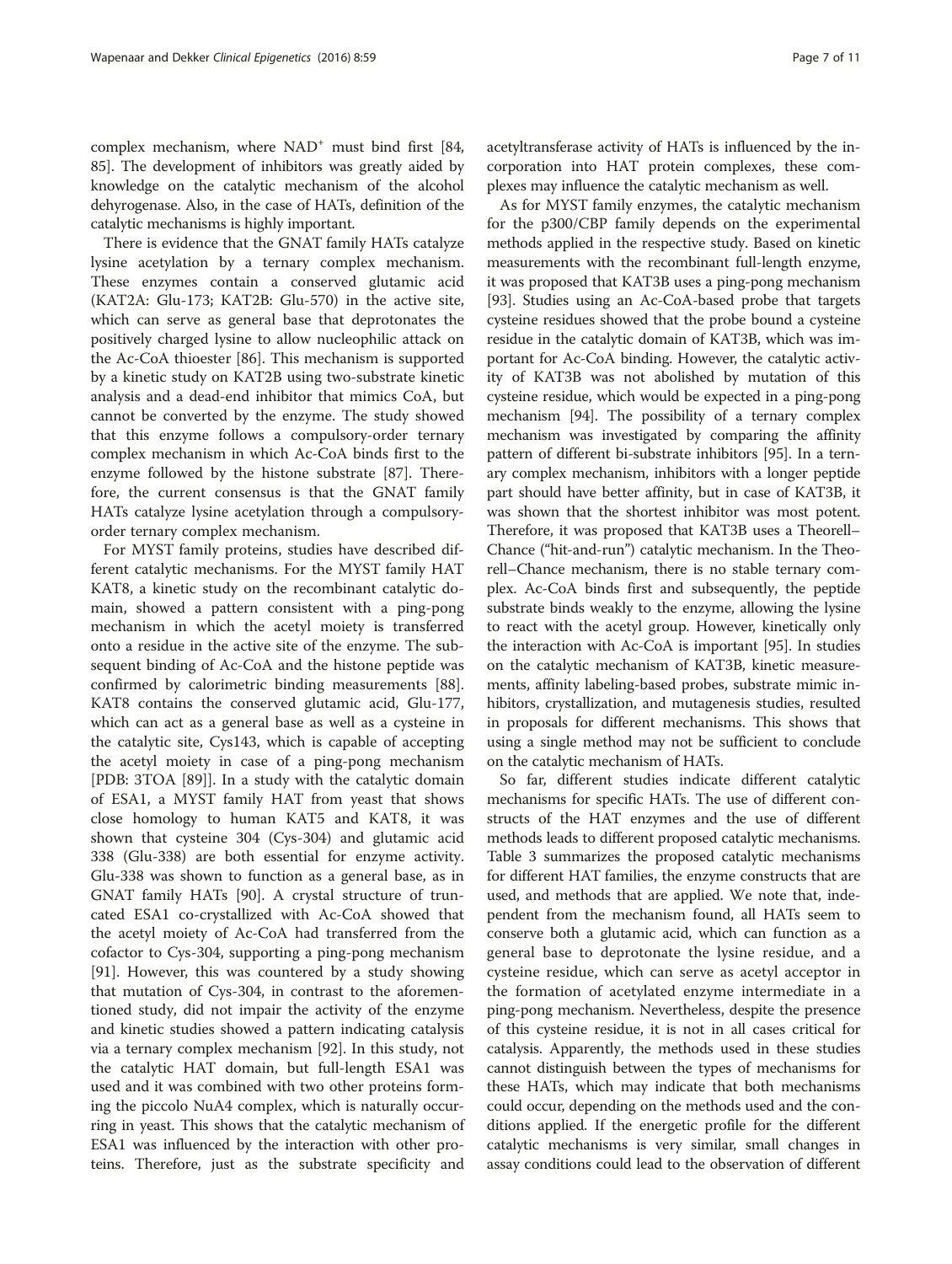<span id="page-7-0"></span>Table 3 Reported catalytic mechanisms for the different HAT families, the enzyme constructs used, and experimental methods applied

| Family      | Mechanism                                     | Enzyme (amino acids)                                         | <b>Methods</b>                                                              | Reference |
|-------------|-----------------------------------------------|--------------------------------------------------------------|-----------------------------------------------------------------------------|-----------|
| GNAT        | Compulsory-order ternary<br>complex mechanism | KAT2A HAT domain (99-262)                                    | Mutagenesis studies, biochemical studies                                    | $[86]$    |
|             |                                               | KAT2B catalytic domain (493-676)<br>and full-length          | Kinetic analysis, dead-end substrate mimic<br>inhibitor                     | $[45]$    |
| <b>MYST</b> | Ping-pong mechanism                           | Yeast ESA1 HAT domain (160-435)                              | Crystal structure, mutagenesis                                              | $[91]$    |
|             |                                               | KAT8 C-terminal (125-458)                                    | Kinetic analysis, calorimetric binding studies                              | $[88]$    |
|             | Ternary complex mechanism                     | Yeast ESA1 full-length and picNuA4 complex                   | Kinetic analysis, mutagenesis studies                                       | $[92]$    |
| p300/CBP    | Ping-pong mechanism                           | KAT3B full-length                                            | Kinetic analysis                                                            | $[93]$    |
|             | Theorell-Chance mechanism                     | KAT3B catalytic domain (1284-1673)                           | Chemical probe                                                              | $[94]$    |
|             |                                               | KAT3B semi-synthetic heterodimeric HAT<br>domain (1287-1652) | Crystal structure, bi-substrate inhibitor,<br>mutagenesis, kinetic analysis | $[95]$    |

catalytic mechanisms. This may indicate that HATs are flexible enzymes which can act via different catalytic mechanisms under different conditions.

#### HAT inhibitors—challenges in inhibitor kinetics

The fact that HATs are bi-substrate enzymes does not only affect the analysis of their catalytic mechanisms but also has consequences for the development of small molecule inhibitors for these enzymes. To characterize the potency of such inhibitors, they are often tested in steady-state enzyme inhibition assays. From these assays, the concentrations that give 50 % inhibition of the enzyme activity  $(IC_{50})$  are derived. However, these values depend on the assay conditions, and therefore, reporting the inhibitory potency  $(K_i)$  is preferred. The  $K_i$  value allows for better reproducibility between enzyme inhibition assays and is therefore important for further development of potent and selective inhibitors. In case of a single-substrate enzyme and a competitive inhibitor, the  $IC_{50}$  can be corrected for the assay conditions using the Cheng–Prusoff equation using the substrate concentration and the Michaelis constant  $(K<sub>m</sub>)$  of the substrate [[96](#page-10-0)]. However, in case of bi-substrate enzymes like HATs, additional factors influence the  $IC_{50}$ , namely the catalytic mechanism, the concentration of both substrates, and their respective Michaelis constants [\[83, 96\]](#page-10-0). The KAT3B inhibitor C646 was shown to be competitive with Ac-CoA and non-competitive with the histone substrate [\[63](#page-10-0)]. Further studies showed that the level of inhibition by C646 was not time-dependent and that pre-incubation did not influence the level of inhibition, showing that it is a reversible inhibitor. A  $K_i$  value was derived from the Dixon plots, which seems to be justified considering the described mechanism. There are, however, few reports on the calculation of  $K_i$  values in case of a Theorell–Chance mechanism, except in case of bi-substrate analogue dead-end inhibitors [\[97](#page-10-0)]. The  $K_i$  value of C646 was shown to be 3.2-fold lower than the  $IC_{50}$ , showing the significance of

the calculation of this value. Although not aimed at calculating the inhibitory potency, an interesting mechanistic investigation of garcinol and two derivatives used calorimetric binding studies and kinetic evaluations to propose a mechanism for the binding of these inhibitors [\[98\]](#page-10-0). An enzyme kinetic study on inhibition of the MYST family HAT KAT8 by the natural product HAT inhibitor anacardic acid revealed a more complicated binding model [[88](#page-10-0)]. This enzyme proved to catalyze histone acetylation via a ping-pong mechanism, and according to the enzyme kinetics, the inhibitor proved to bind to the acetylated enzyme intermediate. This information enabled the calculation of the  $K_i$  value for KAT8 inhibition by anacardic acid and several derivatives, using an equation reported by Cheng and Prusoff [[96](#page-10-0)]. Also in this case, the  $K_i$  values of anacardic acid were more than threefold lower compared to the  $IC_{50}$  values under the applied assay conditions. These examples underline the importance of the determination of the kinetic mechanisms and the calculation of  $K_i$  values.

Considering the dependence of the  $IC_{50}$  values on the  $K<sub>m</sub>$  values and concentrations of both substrates, it is clear that  $IC_{50}$  values are prone to variations between different studies and assay set-ups. Nevertheless, very few studies have currently been reported in which the mechanism of inhibition and  $K_i$  values of existing HAT inhibitors have been calculated. This does, however, pose problems for further development of HAT inhibitors. It is, for example, not possible to compare the potencies of the new inhibitors with the potencies of existing inhibitors, unless exactly the same assays with the same conditions are used. In addition, it is often overlooked that it is not possible to conclude on selectivity of an inhibitor based on  $IC_{50}$  values, especially in the case of bi-substrate enzymes in which  $IC_{50}$  values strongly depend on both substrates and the catalytic mechanism. Therefore, it is important to investigate the enzyme kinetics of HAT inhibitors carefully, using multiple methods (Fig. [3](#page-8-0)). This will aid in deriving a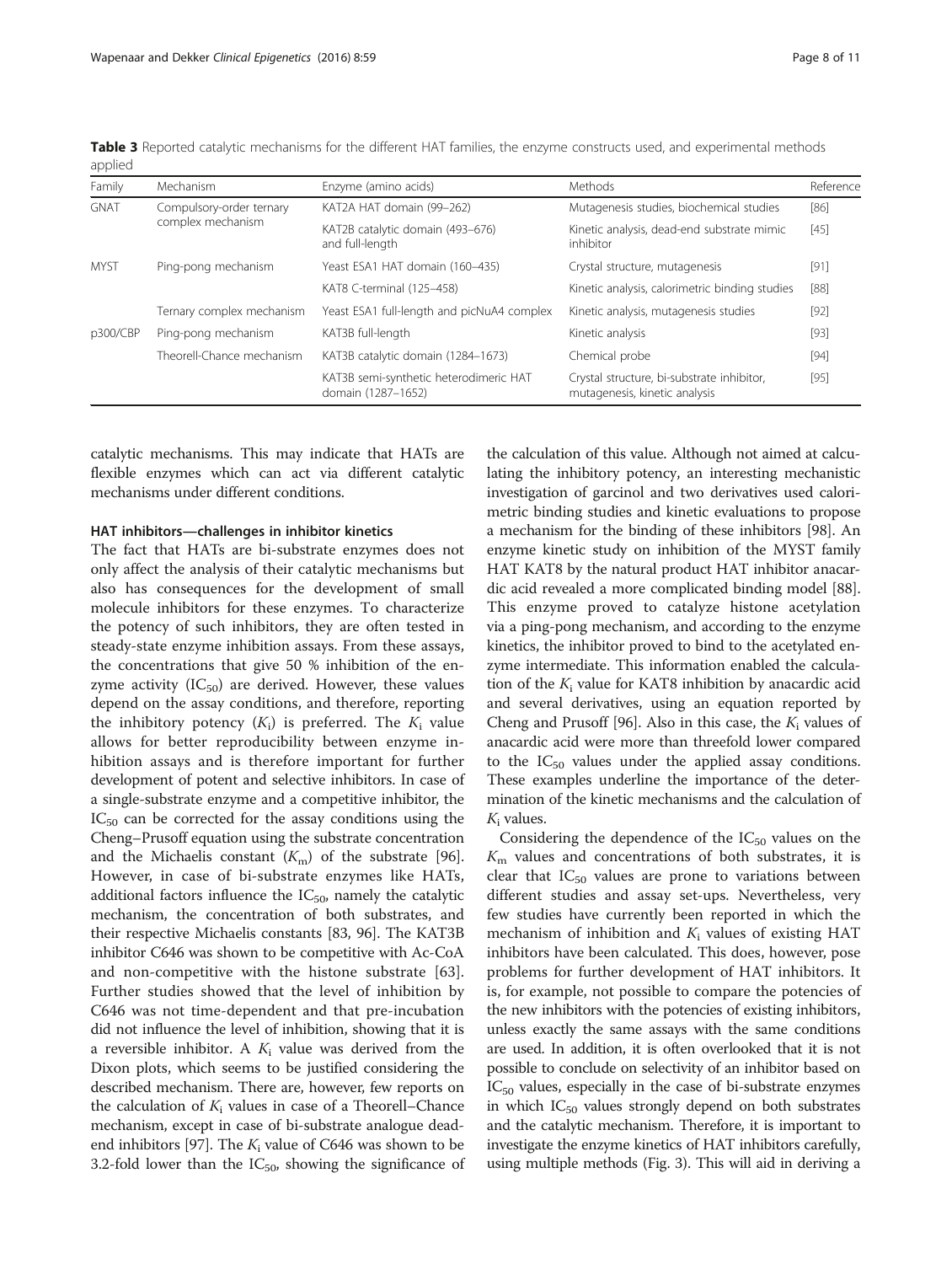<span id="page-8-0"></span>

 $K_i$  value for the inhibitors and increase the understanding of HAT enzymes, which will facilitate the further development of novel potent and specific HAT inhibitors.

# Conclusions

HATs are upcoming targets in drug discovery with potential applications in many disease models. Nevertheless, as our knowledge is progressing, the challenges in targeting these enzymes become more and more clear. One of the challenges is that HATs have various cellular substrates ranging from histones and transcription factors to enzymes and nuclear receptors. In addition, they operate as part of multi-protein complexes, which determine their functions, their enzymatic activities and their substrate specificities. This complicates the translation of studies on recombinant enzymes to cellular studies and more advanced (in vivo) disease models. The challenges in the development of small molecule inhibitors of HAT activity have been addressed over recent years, but most of the resulting inhibitors still suffer from undesired properties such as anti-oxidant activity, instability in a cellular environment, low potency, or lack of selectivity between HAT subtypes and other enzymes.

Another important challenge is the understanding of the catalytic mechanisms of HAT activity in relation to enzyme kinetics of small molecule HAT inhibitors. As bi-substrate enzymes, HATs catalyze the reaction between two substrates, the cofactor Ac-CoA and the lysine residue on the target protein. The catalytic mechanism, by which these substrates are converted by HATs, is influenced by the enzyme length and the experimental methods applied to measure the enzyme activity. Furthermore, the presence of other proteins that can modulate HAT activity by the formation of protein–protein complexes can also affect the catalytic mechanism. Despite the

difficulties of investigating the catalytic mechanism, knowledge on the catalytic mechanism is very important for further understanding of how HATs work and for the development of inhibitors that are potent and selective. Combined with the catalytic mechanism of the HAT enzyme, inhibitor kinetics can enable the calculation of assay independent inhibitory constants  $(K_i)$ . The ability to calculate the inhibitory potency of inhibitors will enable comparison with existing HAT inhibitors and determination of the selectivity. This will greatly enhance the discovery of HAT inhibitors and improve their chances to be taken into further development as research tools or therapeutic agents.

#### Abbreviations

Ac-CoA: acetyl coenzyme A; CBP: CREB-binding protein; c-MYC: Myc proto-oncogene protein; CREB: cAMP response element binding protein; Gcn5: general control of amino acid synthesis protein 5; GNAT: Gcn5-related N-acetyltransferases; H4K16: lysine 16 on histone H4; HAT: histone acetyltransferase; HBO: histone acetyltransferase binding to ORC1; HDAC: histone deacetylase;  $IC_{50}$ : concentration of inhibitor that gives 50 % of inhibition; KAT: lysine (K) acetyltransferase; K<sub>i</sub>: inhibitory potency,  $K<sub>m</sub>$ : Michaelis constant—concentration of substrate that give 50 % of maximum velocity; Lys-CoA: lysine-CoA, bi-substrate inhibitor; MORF: MOZrelated factor; MOZ: monocytic leukemic zinc finger; MYST: MOZ, YBF2/SAS3, SAS2, and TIP60; NF-κB: nuclear factor kappa-light-chain-enhancer of activated B cells; PCAF: p300/CBP-associated factor; TIP60: 60 kDa Tat-interactive protein.

#### Competing interests

The authors declare that they have no competing interests.

#### Authors' contributions

HW wrote the paper. FJD corrected the paper and contributed to the conception and the critical review of the intellectual content. Both authors read and approved the final manuscript.

#### Acknowledgements

The project was funded by the European Research Counsel, providing an ERC starting grant (309782) to F. J. Dekker. Additional funding was given by the NWO (The Netherlands Organization for Scientific Research) as a VIDI grant (723.012.005) to F. J Dekker.

#### Received: 22 December 2015 Accepted: 4 May 2016 Published online: 26 May 2016

#### References

- 1. Iyer A, Fairlie DP, Brown L. Lysine acetylation in obesity, diabetes and metabolic disease. Immunol Cell Biol. 2012;90(1):39–46.
- Khan SN, Khan AU. Role of histone acetylation in cell physiology and diseases: an update. Clin Chim Acta. 2010;411(19–20):1401–11.
- 3. Choudhary C, Kumar C, Gnad F, Nielsen ML, Rehman M, Walther TC, et al. Lysine acetylation targets protein complexes and co-regulates major cellular functions. Science. 2009;325(5942):834–40.
- 4. Grunstein M. Histone acetylation in chromatin structure and transcription. Nature. 1997;389(6649):349–52.
- 5. Strahl BD, Allis CD. The language of covalent histone modifications. Nature. 2000;403(6765):41–5.
- 6. Patel JH, Du Y, Ard PG, Phillips C, Carella B, Chen CJ, et al. The c-MYC oncoprotein is a substrate of the acetyltransferases hGCN5/PCAF and TIP60. Mol Cell Biol. 2004;24(24):10826–34.
- 7. Grossman SR. p300/CBP/p53 interaction and regulation of the p53 response. Eur J Biochem. 2001;268(10):2773–8.
- 8. Ghizzoni M, Haisma HJ, Maarsingh H, Dekker FJ. Histone acetyltransferases are crucial regulators in NF-kappaB mediated inflammation. Drug Discov Today. 2011;16(11-12):504–11.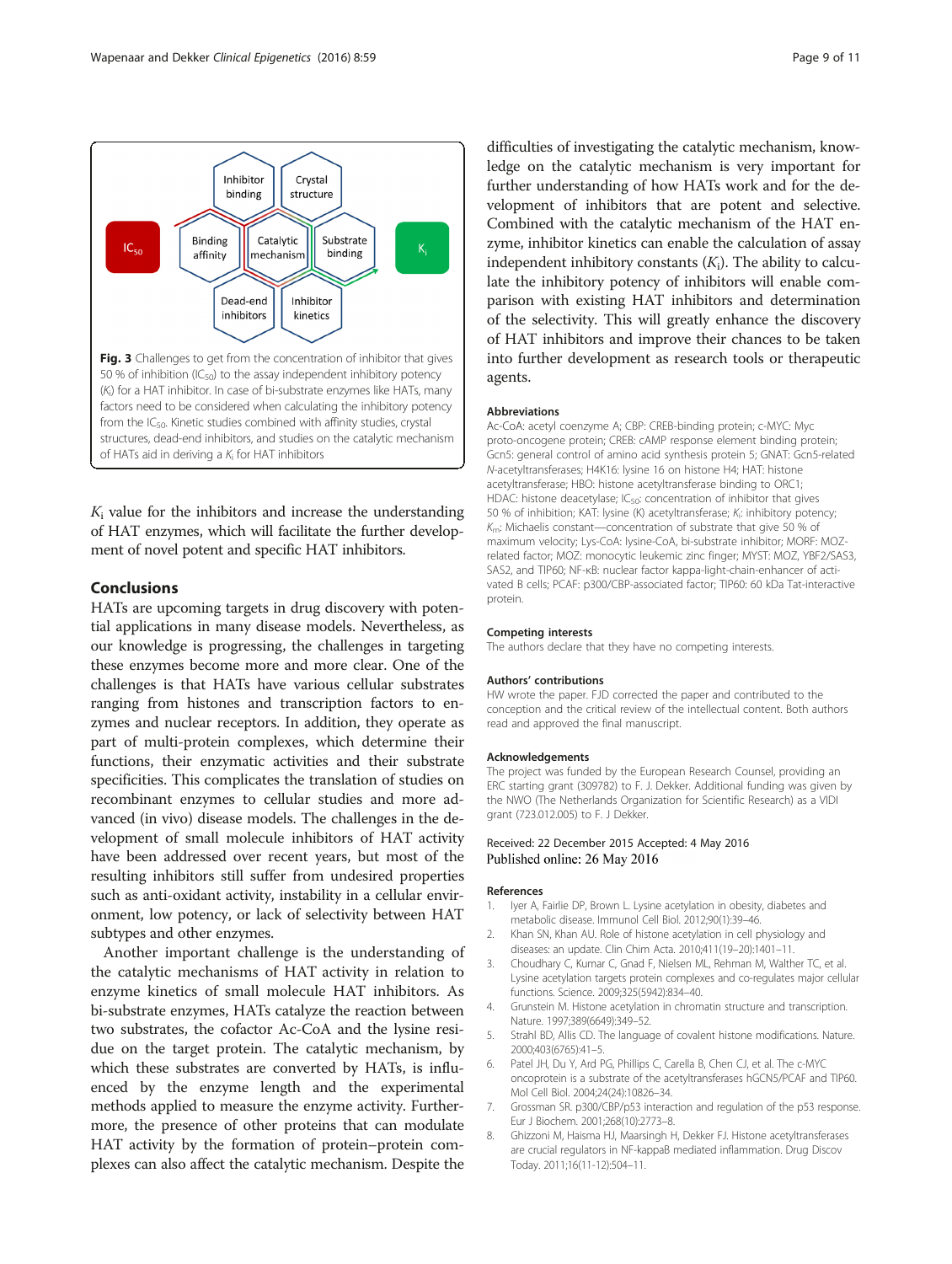- <span id="page-9-0"></span>9. Han Y, Jin YH, Kim YJ, Kang BY, Choi HJ, Kim DW, et al. Acetylation of Sirt2 by p300 attenuates its deacetylase activity. Biochem Biophys Res Commun. 2008;375(4):576–80.
- 10. Sharma M, Zarnegar M, Li X, Lim B, Sun Z. Androgen receptor interacts with a novel MYST protein, HBO1. J Biol Chem. 2000;275(45):35200–8.
- 11. Yang X. The diverse superfamily of lysine acetyltransferases and their roles in leukemia and other diseases. Nucleic Acids Res. 2004;32(3):959–76.
- 12. Current perspectives on role of chromatin modifications and deacetylases in lung inflammation in COPD. COPD. 2009;6(4):291-7.
- 13. Sheikh BN. Crafting the brain—role of histone acetyltransferases in neural development and disease. Cell Tissue Res. 2014;356(3):553–73.
- 14. Bianco-Miotto T, Chiam K, Buchanan G, Jindal S, Day TK, Thomas M, et al. Global levels of specific histone modifications and an epigenetic gene signature predict prostate cancer progression and development. Cancer Epidemiol Biomarkers Prev. 2010;19(10):2611–22.
- 15. Bai X, Wu L, Liang T, Liu Z, Li J, Li D, et al. Overexpression of myocyte enhancer factor 2 and histone hyperacetylation in hepatocellular carcinoma. J Cancer Res Clin Oncol. 2008;134(1):83–91.
- 16. Liu B, Cheng J, Zhang X, Wang R, Zhang W, Lin H, et al. Global histone modification patterns as prognostic markers to classify glioma patients. Cancer Epidemiol Biomarkers Prev. 2010;19(11):2888–96.
- 17. Gayther SA, Batley SJ, Linger L, Bannister A, Thorpe K, Chin SF, et al. Mutations truncating the EP300 acetylase in human cancers. Nat Genet. 2000;24(3):300–3.
- 18. Ishihama K, Yamakawa M, Semba S, Takeda H, Kawata S, Kimura S, et al. Expression of HDAC1 and CBP/p300 in human colorectal carcinomas. J Clin Pathol. 2007;60(11):1205–10.
- 19. Liu L, Scolnick DM, Trievel RC, Zhang HB, Marmorstein R, Halazonetis TD, et al. p53 sites acetylated in vitro by PCAF and p300 are acetylated in vivo in response to DNA damage. Mol Cell Biol. 1999;19(2):1202–9.
- 20. Liu C, Lu J, Tan J, Li L, Huang B. Human interleukin-5 expression is synergistically regulated by histone acetyltransferase CBP/p300 and transcription factors C/EBP, NF-AT and AP-1. Cytokine. 2004;27(4–5): 93–100.
- 21. Schmeck B, Lorenz J, N'Guessan PD, Opitz B, van Laak V, Zahlten J, et al. Histone acetylation and flagellin are essential for Legionella pneumophilainduced cytokine expression. J Immunol. 2008;181(2):940–7.
- 22. Gingras S, Simard J, Groner B, Pfitzner E. p300/CBP is required for transcriptional induction by interleukin-4 and interacts with Stat6. Nucleic Acids Res. 1999;27(13):2722–9.
- 23. Sheppard KA, Rose DW, Haque ZK, Kurokawa R, McInerney E, Westin S, et al. Transcriptional activation by NF-kappaB requires multiple coactivators. Mol Cell Biol. 1999;19(9):6367–78.
- 24. Ashburner BP, Westerheide SD, Baldwin Jr AS. The p65 (RelA) subunit of NFkappaB interacts with the histone deacetylase (HDAC) corepressors HDAC1 and HDAC2 to negatively regulate gene expression. Mol Cell Biol. 2001; 21(20):7065–77.
- 25. Miao F, Gonzalo IG, Lanting L, Natarajan R. In vivo chromatin remodeling events leading to inflammatory gene transcription under diabetic conditions. J Biol Chem. 2004;279(17):18091–7.
- 26. Gunawardhana LP, Gibson PG, Simpson JL, Powell H, Baines KJ. Activity and expression of histone acetylases and deacetylases in inflammatory phenotypes of asthma. Clin Exp Allergy. 2014;44(1):47–57.
- 27. Henderson WR, Chi EY, Ye X, Nguyen C, Tien Y, Zhou B, et al. Inhibition of Wnt/ß-catenin/CREB binding protein (CBP) signaling reverses pulmonary fibrosis. Proc Natl Acad Sci. 2010;107(32):14309–14.
- 28. Bastiaansen AJ, Ewing MM, de Boer HC, van der Pouw Kraan TC, de Vries MR, Peters EA, et al. Lysine acetyltransferase PCAF is a key regulator of arteriogenesis. Arterioscler Thromb Vasc Biol. 2013;33(8):1902–10.
- 29. Roelfsema JH, Peters DJ. Rubinstein-Taybi syndrome: clinical and molecular overview. Expert Rev Mol Med. 2007;9(23):1–16.
- 30. Gupta A, Guerin-Peyrou TG, Sharma GG, Park C, Agarwal M, Ganju RK, et al. The mammalian ortholog of Drosophila MOF that acetylates histone H4 lysine 16 is essential for embryogenesis and oncogenesis. Mol Cell Biol. 2008;28(1):397–409.
- 31. Tanaka Y, Naruse I, Hongo T, Xu M, Nakahata T, Maekawa T, et al. Extensive brain hemorrhage and embryonic lethality in a mouse null mutant of CREBbinding protein. Mech Dev. 2000;95(1-2):133–45.
- 32. Yao TP, Oh SP, Fuchs M, Zhou ND, Ch'ng LE, Newsome D, et al. Gene dosage-dependent embryonic development and proliferation defects in mice lacking the transcriptional integrator p300. Cell. 1998;93(3):361–72.
- 33. Furdas SD, Kannan S, Sippl W, Jung M. Small molecule inhibitors of histone acetyltransferases as epigenetic tools and drug candidates. Arch Pharm (Weinheim). 2012;345(1):7–21.
- 34. Dekker FJ, Haisma HJ. Histone acetyl transferases as emerging drug targets. Drug Discov Today. 2009;14(19–20):942–8.
- 35. Parthun MR, Widom J, Gottschling DE. The major cytoplasmic histone acetyltransferase in yeast: links to chromatin replication and histone metabolism. Cell. 1996;87(1):85–94.
- 36. Ogryzko VV, Schiltz RL, Russanova V, Howard BH, Nakatani Y. The transcriptional coactivators p300 and CBP are histone acetyltransferases. Cell. 1996;87(5):953–9.
- 37. Wang YL, Faiola F, Xu M, Pan S, Martinez E. Human ATAC is a GCN5/PCAFcontaining acetylase complex with a novel NC2-like histone fold module that interacts with the TATA-binding protein. J Biol Chem. 2008;283(49):33808–15.
- 38. Smith ER, Pannuti A, Gu W, Steurnagel A, Cook RG, Allis CD, et al. The Drosophila MSL complex acetylates histone H4 at lysine 16, a chromatin modification linked to dosage compensation. Mol Cell Biol. 2000;20(1):312–8.
- 39. Lee KK, Workman JL. Histone acetyltransferase complexes: one size doesn't fit all. Nat Rev Mol Cell Biol. 2007;8(4):284–95.
- 40. Li X, Wu L, Corsa CA, Kunkel S, Dou Y. Two mammalian MOF complexes regulate transcription activation by distinct mechanisms. Mol Cell. 2009; 36(2):290–301.
- 41. Smith ER, Cayrou C, Huang R, Lane WS, Cote J, Lucchesi JC. A human protein complex homologous to the Drosophila MSL complex is responsible for the majority of histone H4 acetylation at lysine 16. Mol Cell Biol. 2005;25(21):9175–88.
- 42. Grant PA, Eberharter A, John S, Cook RG, Turner BM, Workman JL. Expanded lysine acetylation specificity of Gcn5 in native complexes. J Biol Chem. 1999;274(9):5895–900.
- 43. Lau OD, Kundu TK, Soccio RE, Ait-Si-Ali S, Khalil EM, Vassilev A, et al. HATs off: selective synthetic inhibitors of the histone acetyltransferases p300 and PCAF. Mol Cell. 2000;5(3):589–95.
- 44. Yang C, Ngo L, Zheng YG. Rational design of substrate-based multivalent inhibitors of the histone acetyltransferase Tip60. ChemMedChem. 2014;9(3):537–41.
- 45. Lau OD, Courtney AD, Vassilev A, Marzilli LA, Cotter RJ, Nakatani Y, et al. p300/CBP-associated factor histone acetyltransferase processing of a peptide substrate. Kinetic analysis of the catalytic mechanism. J Biol Chem. 2000;275(29):21953–9.
- 46. Balasubramanyam K, Swaminathan V, Ranganathan A, Kundu TK. Small molecule modulators of histone acetyltransferase p300. J Biol Chem. 2003; 278(21):19134–40.
- 47. Balasubramanyam K, Varier RA, Altaf M, Swaminathan V, Siddappa NB, Ranga U, et al. Curcumin, a novel p300/CREB-binding protein-specific inhibitor of acetyltransferase, represses the acetylation of histone/ nonhistone proteins and histone acetyltransferase-dependent chromatin transcription. J Biol Chem. 2004;279(49):51163–71.
- 48. Balasubramanyam K, Altaf M, Varier RA, Swaminathan V, Ravindran A, Sadhale PP, et al. Polyisoprenylated benzophenone, garcinol, a natural histone acetyltransferase inhibitor, represses chromatin transcription and alters global gene expression. J Biol Chem. 2004;279(32):33716–26.
- 49. Masuoka N, Kubo I. Characterization of xanthine oxidase inhibition by anacardic acids. Biochim Biophys Acta. 2004;1688(3):245–9.
- 50. Wang D, Girard TJ, Kasten TP, LaChance RM, Miller-Wideman M, Durley RC. Inhibitory activity of unsaturated fatty acids and anacardic acids toward soluble tissue factor-factor VIIa complex. J Nat Prod. 1998;61(11):1352–5.
- 51. Sun Y, Jiang X, Chen S, Price BD. Inhibition of histone acetyltransferase activity by anacardic acid sensitizes tumor cells to ionizing radiation. FEBS Lett. 2006;580(18):4353–6.
- 52. Oike T, Ogiwara H, Torikai K, Nakano T, Yokota J, Kohno T. Garcinol, a histone acetyltransferase inhibitor, radiosensitizes cancer cells by inhibiting non-homologous end joining. Int J Radiat Oncol Biol Phys. 2012;84(3):815–21.
- 53. Tsai M, Chiou Y, Chiou L, Ho C, Pan M. Garcinol suppresses inflammationassociated colon carcinogenesis in mice. Mol Nutr Food Res. 2014;58(9): 1820–9.
- 54. Ye X, Yuan L, Zhang L, Zhao J, Zhang CM, Deng HY. Garcinol, an acetyltransferase inhibitor, suppresses proliferation of breast cancer cell line MCF-7 promoted by 17beta-estradiol. Asian Pac J Cancer Prev. 2014;15(12):5001–7.
- 55. Priyadarsini KI. The chemistry of curcumin: from extraction to therapeutic agent. Molecules. 2014;19(12):20091–112.